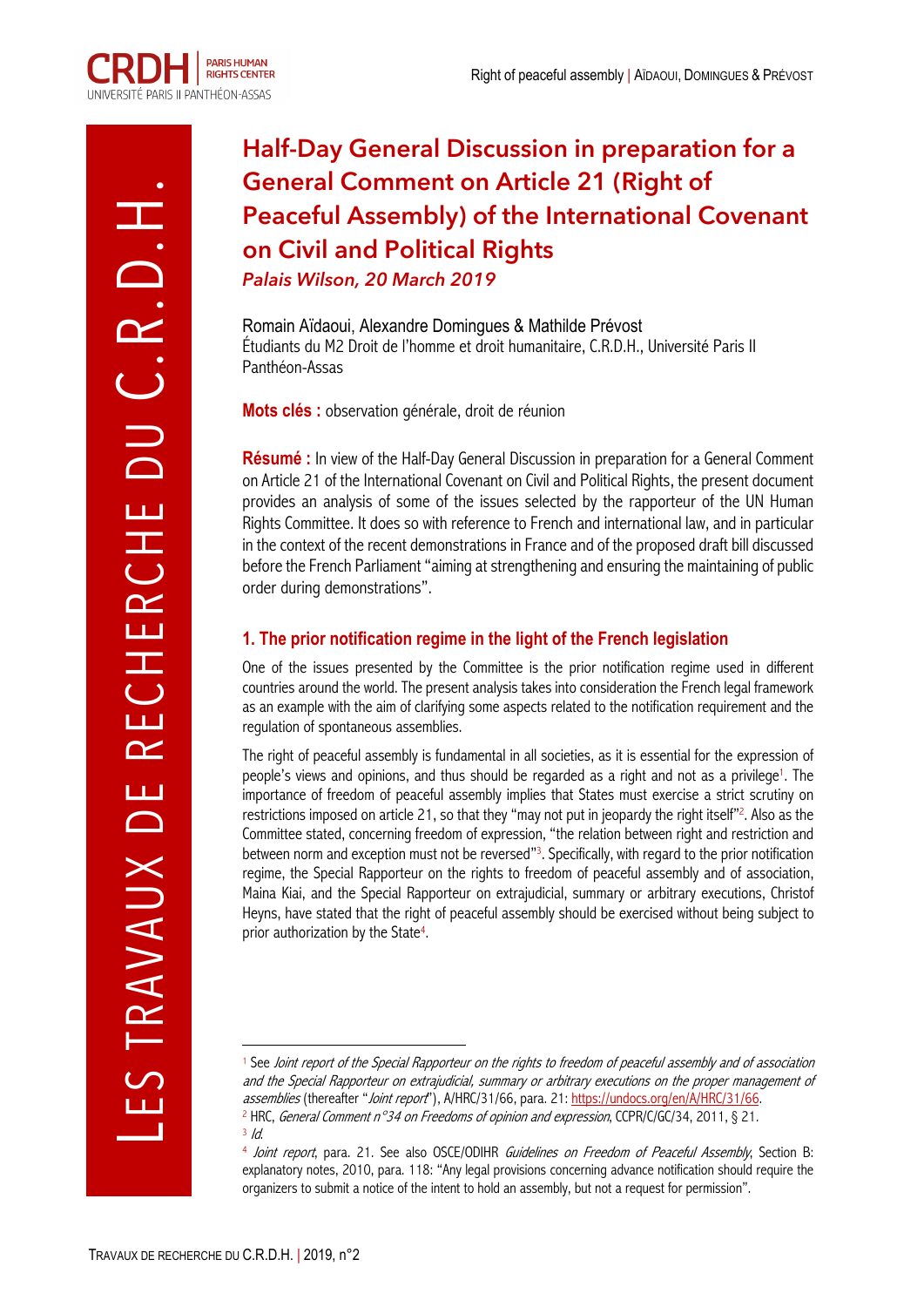

Therefore, a prior notification regime should not be interpreted as an authorization regime. The objective of the prior notification is to "allow State's authorities an opportunity to facilitate the exercise of the right, to take measures to protect public safety and/or public order and to protect the rights and freedoms of others. Any notification procedure shall not function as a *de facto* request for authorization or as a basis for content-based regulation". 5

In France, the prior notification regime is regulated under the Law on Freedom of Assembly of 30 June 1881 (loi sur la liberté de réunion), and article 431-9 of the French Criminal Code. The Law on Freedom of Assembly states that those organizing a demonstration in a public place (specifically, 3 organizers), must notify the respective authorities in advance and indicate the purpose of the event, the date and time, the place and/or the itinerary proposed.

Moreover, the French Criminal Code in its article 431-9 provides that one will be punished with six months of imprisonment and with a 7,500 euros fine, if the person has: (i) organized a demonstration in a public place without a prior notification; (ii) organized a demonstration that had already been *prohibited* (emphasis added); (iii) have declared an incomplete or inaccurate notification with the purpose of deceiving the object or the conditions of the prospected demonstration.

Whilst the prior notification has a preventive purpose, it gives to the administrative authorities the power to prohibit a demonstration. It is important, therefore, that administrative judges<sup>6</sup> can exercise maximum control over the decisions in the matter. For that purpose, French caselaw has established standards to be met by the administrative authorities, when prohibiting a demonstration in case of threat of disturbance to the public order<sup>7</sup>.

In the landmark *Benjamin* case of 19338, a mayor (the administrative authority) of the city of Nevers forbid M. Benjamin to give a speech in Nevers after a union of teachers had protested against this lecture. The Council of State (Conseil d'Etat) considered that the mayor, by virtue of the law, is required to take restriction measures for the purpose of maintaining public order. These measures, however, must be reconciled with the respect of the right to freedom of assembly guaranteed by the laws of 30 June 1881. In the Council of State's assessment, the foreseen disturbance to the public order, alleged by the administrative authority, did not present a degree of gravity that justified the prohibition imposed. In this case, the gravity threshold of the foreseen public disorder must be proportionate to the restriction taken, otherwise, the restriction becomes an excess of power.

Furthermore, the French case-law, besides considering the proportionality of the restriction with regard to the gravity threshold, also undertakes a strict scrutiny of the motivations used by the administrative authorities. In the same line, in 1997, the Council of State decided to annul a decision in the case of the Tibetan community in France who was forbidden to exercise its right to freedom of assembly during a visit of the President of the People's Republic of China. The Council of State's assessment was based on two grounds: i) that the administrative authority's justification, that argued that the assembly would "undermine the international relations of the Republic", was not under the scope of what is to be considered a threat to public order; and ii) that the restriction exceeded, in the circumstances of the case, what would have been justified by the requirements for the maintenance of public order.<sup>9</sup>

In summary, when a notification regime exists, the protection of the right to freedom of assembly implies strict scrutiny from the administrative judge with regard to the administrative authority's decisions as well as genuine control over the proportionality of the restriction to the threat to the public order.<sup>10</sup>

Similarly, according to both the Human Rights Committee and the European Court of Human Rights (ECtHR) case law, the enforcement of the prior notification regime

 $\overline{a}$ <sup>5</sup> Joint report, para. 21.

<sup>&</sup>lt;sup>6</sup> In France, there are two « ordres de juridictions », judiciary and administrative. Administrative judges and tribunals are generally in charge of controlling the acts of the administrative authorities.

<sup>7</sup> Art. L211-4 du Code de la sécurité intérieure: https://www.legifrance.gouv.fr/affichCodeArticle.do?cidTexte=LEGITEXT000025503132&idArticle=LEGIARTI000025505140. <sup>8</sup> CE, cont., 19 mai 1933, n°17413 17520: https://www.legifrance.gouv.fr/affichJuriAdmin.do?oldAction=rechJuriAdmin&idTexte=CETATEXT000007636694&fastReqId=17181647

<sup>75&</sup>amp;fastPos=1.

<sup>9</sup> CE, cont., 12 novembre 1997, n°169295:

https://www.legifrance.gouv.fr/affichJuriAdmin.do?oldAction=rechJuriAdmin&idTexte=CETATEXT000007953148&fastReald=16564474 60&fastPos=.

<sup>10</sup> CE, ord., 5 janv. 2007, Min. de l'intérieur c/ Assoc. « Solidarité des Franc*̧*ais », n°300311: where the judge found that, in view of the purpose of the assembly, the prefect of police did not bring a serious and obvious unlawful interference to the freedom of assembly.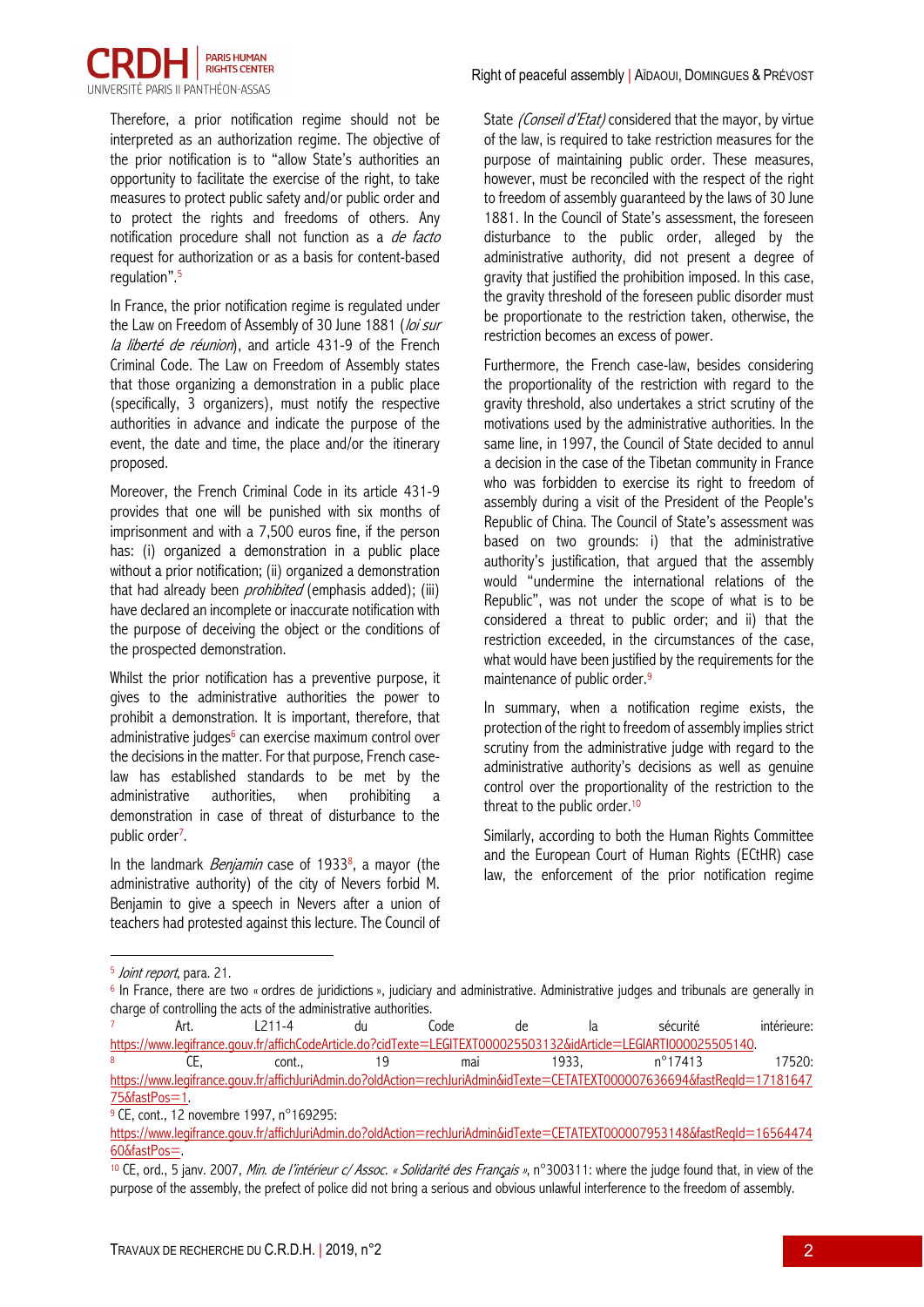

cannot become an end in itself.11 It shall not translate to any unnecessary or disproportionate limitations to the right to freedom of assembly.<sup>12</sup> And States have the obligation to always justify the limitations to the right protected by article 2113 and should be able to demonstrate how participation in a peaceful assembly violates the rights and freedoms of others or poses a threat to the protection of public safety, or public order, or public health or morals.14

## *Criminal sanctions for non-compliance with the obligation of prior notification*

Another issue is whether criminal sanctions are appropriate for regulating the right to freedom of assembly. In France, article 431-9 of the Penal Code represents a constant risk of criminalization of peaceful assembly as persons having organized a demonstration that has not been declared or that have been prohibited may potentially be criminally prosecuted. It is therefore important that restrictions imposed on article 21 do not have a chilling effect<sup>15</sup>. Criminalization mays also create a perception among the general public that demonstrations are a synonym of public disorder.

## *Restrictions in case of state of emergency*

 $\overline{a}$ 

Exceptional circumstances, such as a declaration of a state of emergency, raise the question of whether broader restrictions can be imposed on freedom of assembly. In the case of France, notification of such declaration was made to the Secretary General of the Council of Europe, as foreseen in Article 15 derogation of the European Convention of Human Rights<sup>16</sup>, as well as to the Secretary General of the United Nations, in conformity with article 4 of the ICCPR<sup>17</sup>. Hence, during the state of emergency period, the applicable law provided that prefects could prohibit parades, marches, and rallies if they could not ensure public order in view of the policing resources available.18 Moreover, under the state of emergency, noncompliance with an emergency measure was considered a criminal offense.19 According to Amnesty International ("AI"), "prefects issued 155 decrees prohibiting public assemblies between 14 November 2015 and 5 May 2017 using emergency powers"<sup>20</sup>. In this case, the main challenge was to assess if the authorities, when forbidding public assemblies, were identifying the precise nature of the threat and the specific risks posed when they invoked national security and the protection of public order. According to AI, "the Prefecture largely based its decisions to prohibit some public assemblies on the grounds simply of a likelihood, based on past events, that some protesters might commit violent acts."21

The exceptional character of the context required the extension of the discretionary power of the administrative authority. It allowed imposing restrictions to the right to freedom of assembly with the aim of ensuring public order "in view of the policing resources available". Therefore, in practice, administrative authorities applied a lower threshold for the necessity and proportionality criteria – considering that they could justify their decisions with regard to the policing resources that were available.

#### *Restrictions to spontaneous demonstrations*

States should allow the possibility of spontaneous assemblies, in particular, in circumstances where an assembly is a reaction to an unexpected event. The organizer who, in the first place, did not provide a prior

<sup>11</sup> See ECtHR, Annenkov and others v. Russia (No. 31475/10), 25 October 2017, para. 131 (d), http://hudoc.echr.coe.int/eng?i=001-175668.

<sup>12</sup> ICCPR Kivenmaa v. Finland (412/1990), A/49/40, 31 March 1994.

<sup>&</sup>lt;sup>13</sup> ICCPR, Severinets v. Belarus, CCPR/C/123/D/2230/2012, 14 August 2018.

<sup>14</sup> ICCPR, Androsenko v. Belarus, CCPR/C/116/D/2092/2011, 11 May 2016, para. 7.5.

<sup>&</sup>lt;sup>15</sup> "criminalization could have an intimidating effect on this form of participatory expression among those sectors of society that lack access to other channels of complaint or petition, such as the traditional press or the right of petition within the state body from which the object of the claim arose. Engaging in intimidating actions against free speech by imprisoning those who make use of this means of expression has a dissuading effect on those sectors of society that express their points of view or criticisms of government actions as a way of influencing the decision-making processes and state policies that directly affect them." see Annual Report of the Special Rapporteur for freedom of expression of the Inter-American Commission of Human Rights 2005, OEA/Ser.L/V/II.124, 27 February 2006, page 146, para. 97: http://www.oas.org/en/iachr/expression/docs/reports/annual/LE2005%20ENG.pdf; see also Report of the Special Representative of the Secretary-General on the situation of human rights defenders, Hina Jilani, 13 August 2007, A/62/225, para. 32: https://documents-dds-ny.un.org/doc/UNDOC/GEN/N07/457/26/PDF/N0745726.pdf?OpenElement.

<sup>16</sup> La représentation permanente de la France auprès du Conseil de l'Europe, Note verbale et annexe, 24 November 2015: https://cdn.nextinpact.com/images/bd/news/157310.jpeg.

<sup>&</sup>lt;sup>17</sup> All can be found on the website Treaties.un.org, under "Notifications by France to the ICCPR (treaty IV.4)".

<sup>18</sup> Article 8 of Law 55-385 of 3 April 1955 on the State of Emergency (Loi relative à l'état d'urgence), as modified by article 3.2 of the Law 2016-987 of 21 July 2016.

<sup>19</sup> Article 13 f Law 55-385 of 3 April 1955.

<sup>&</sup>lt;sup>20</sup> Amnesty International, *Report: A right not a threat*  $(...)$ *, op. cit.*, p. 15.

<sup>&</sup>lt;sup>21</sup> Amnesty International, *Report: A right not a threat*  $(...)$ *, op. cit.*, p. 15.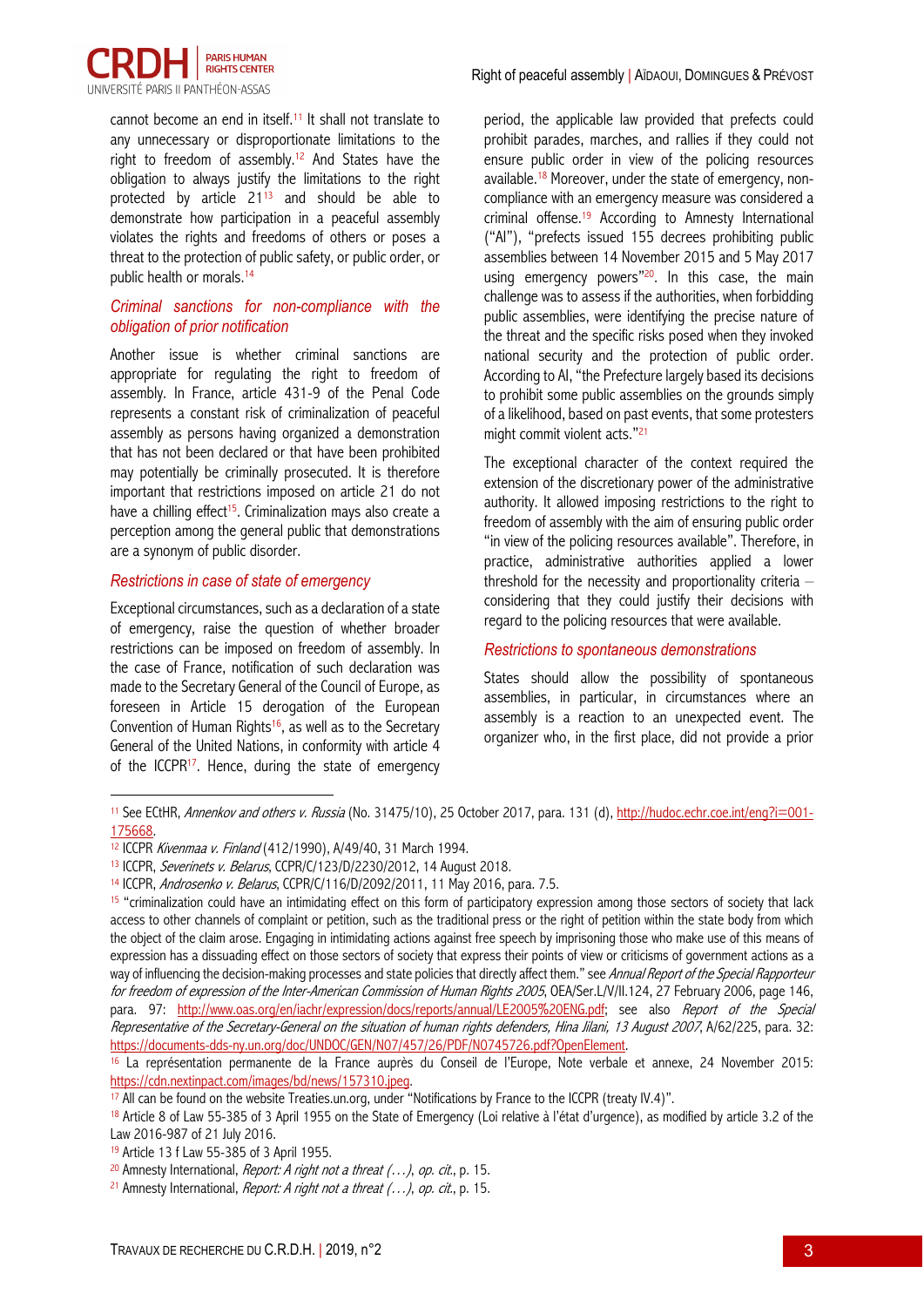

notification, should not be criminalized for the sole purpose of not notifying the required authorities.<sup>22</sup>

According to the ECtHR, restrictions to a spontaneous demonstration always have to be justified. The immediate response of the State to restrict the demonstration, for instance with measures to disperse the participants, cannot be justified on the sole ground that there was no prior notification. <sup>23</sup> The ECtHR "considers that the right to hold spontaneous demonstrations may override the obligation to give prior notification to public assemblies only in special circumstances, namely if an immediate response to a current event is warranted in the form of a demonstration."24 The justification for the restrictions imposed shall be assessed with an approach that seeks to guarantee the right to freedom of assembly as a foundation of a democratic society: "the exceptions must be narrowly interpreted, and the necessity for any restriction must be convincingly established".25

Finally, in cases where sporadic demonstrations cause a certain level of disruption to ordinary life, this situation does not *per se* justifies interference with article 21. According to the ECtHR, State must have a "degree of tolerance" which is not to be defined in abstracto. "one must look at the particular circumstances of the case and particularly at the extent of the "disruption to ordinary life".<sup>26</sup>

Particularly, in cases of exceptional circumstances, for instance under a state of emergency, the authorities' assessment of the threshold for the necessity and proportionality criteria, cannot impose unnecessary or disproportionate restrictions to spontaneous demonstrations. Law enforcements agents shall use means and methods to impose restrictions that do not result in an excessive use of force. For instance, AI reported that during a spontaneous public assembly that took place in France on the 5th July 2015 (as an immediate response to the labor law reforms), French authorities contained peaceful protesters who did not constitute any specific threat to public order, using handheld batons, kinetic impact projectiles, stingball grenades, and tear gas against them; "causing injuries to hundreds of protesters".27 Therefore, even if spontaneous demonstrations take place in the context of a state of emergency, States must not fail to respect, protect and ensure the right to freedom of peaceful assembly by imposing disproportionate restrictions that go beyond what is demonstrably necessary for protecting public order.

## *Recommendations*

Considering the above, we encourage the Human Rights Committee while developing the General Comment on Article 21 of the ICCPR to take into account and particularly address:

- Prior notification regimes and the risk that they may become *de facto* authorization regimes; to this end, States should provide sufficient safeguards, such as effective remedies before a judicial authority that can exercise full control over the administrative authority's decision, as well as genuine control over the proportionality of the restriction to the threat to the public order.
- § Criminal sanctions imposed for non-compliance with the obligation of prior notification. In this regard, states should at least ensure that such provisions do not have a chilling or intimidating effect and at best remove those sanctions from their laws.
- The need to ensure that spontaneous demonstrations are not restricted on the sole ground that there was no prior notification  $$ especially when they are a response to an unexpected event; that even if restrictions are applied, they have to be justified;
- Particularly, in exceptional circumstances, as contemplated in article 4 of the Covenant, the need for States to respect, protect and ensure the right to freedom of peaceful assembly and to refrain from imposing restrictions to spontaneous demonstrations, with means and methods that go beyond what is strictly required by the exigencies of the situation.

## **2. Preventive restrictions to the right to peaceful assembly**

Another means of restricting the free-exercise of the right to peaceful assembly is to take preventive measures (mesures de police administrative) against individuals in order to forbid them to demonstrate or to impose specific conditions.

 $\overline{a}$ 

<sup>&</sup>lt;sup>22</sup> See *Joint report*, para. 23; see also and OSCE/ODIHR *Guidelines on Freedom of Peaceful Assembly*. Section B: explanatory notes, 2010, para. 128: "Spontaneous assemblies should be lawful and are to be regarded as an expectable (rather than exceptional) feature of a healthy democracy."

<sup>&</sup>lt;sup>23</sup> ECtHR, Berladir v. Russia, 19 nov. 2012, (No. 34202/06), paras. 38-43: http://hudoc.echr.coe.int/eng?i=001-112101.

<sup>&</sup>lt;sup>24</sup> ECtHR, *Molnar v. Hungary*, 7 oct. 2008, (No. 10346/05), para. 38: <u>http://hudoc.echr.coe.int/eng?i=001-88775</u>.<br><sup>25</sup> ECtHR, *Annenkov and others v. Russia*, 25 October 2017, (No. 31475/10), para. 131. <u>http://hudoc.ec</u>

<sup>&</sup>lt;sup>27</sup> Amnesty International, *Report: A right not a threat*  $(...)$ *, op. cit.*, p. 7.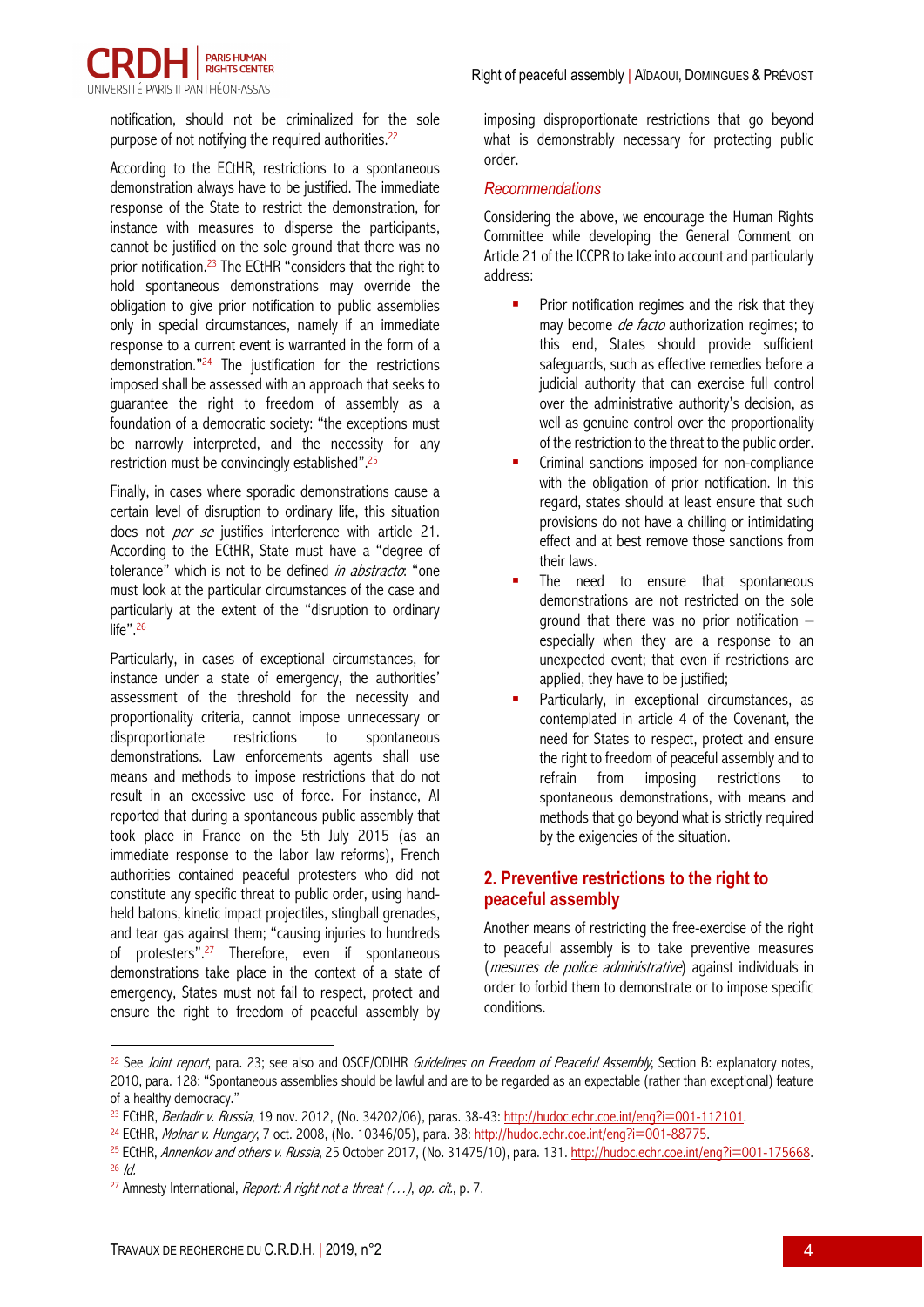

## *The inaccuracy of the criteria that can justify a prohibition to demonstrate as a preventive measure*

At present, French law provides for rules to tackle the specific problem of hooliganism. These rules allow the prefect to forbid supporters of a sports club that are deemed a threat to public order, for instance when they are identified in the recording file for stadium bans, to access a stadium or to remain next to it on game day. Provided by article L 332-16 of the Sport's Code, this restriction is considered a restriction to the freedom of movement. The French Constitutional Council (Conseil constitutionnel) concluded, by its decision n°2017-637 QPC (16 June 2017)<sup>28</sup>, that the legal regime of the administrative stadium ban was compatible with the 1789 Declaration of the Rights of Man and of the Citizen and did not violate freedom of movement. However, the Court underscored the specificity of entering into a stadium, which is subject to the presentation of a valid title and thus to the payment of an admission.

Facing the "yellow vests" protests, a wide movement against public policies that resulted in massive, numerous and repeated demonstrations throughout France, the French parliament is considering an extension to any demonstration of the legal framework reserved until now to the prevention of hooliganism.

Currently, a draft bill is being discussed before the Parliament "aiming at strengthening and ensuring the maintaining of public order during demonstrations"  $29$ , already gone through the first stage of the legislative process and on the verge of entering into force. The purpose of the draft is to increase the administrative police powers of the prefect, the authority in charge of representing the state at local levels. The prefect would have the power to prohibit any person under his/her jurisdiction to participate to any peaceful assembly taking place in any part of the country for a month if he/she considers that this person "poses a particularly serious risk for public order" according either to their "actions during demonstrations […] that have resulted in serious bodily harm and in serious property damage", or to a "violent action during one of these demonstrations".30

No details are provided about the content of the concept of "violent act". The law does not specify how the

 $\overline{a}$ 

administration will examine the gravity threshold of these violations, while those are required to be "serious" to justify a prohibition. Nor does the law detail if the facts that justify such a decision must have been proven before a court or not.

The prohibition could be effective over the whole French territory and could last for a month. It can apply to all demonstrations to come, irrespective of their nature and organizers. It does not seem necessary that a link be established with the events and demonstration that initially justified the prohibition. It is not clear whether the authorities would be able to justify the prohibition by reference to a person's behavior that occurred a long time ago and that has not been repeated since.

Concerns about administrative prohibition of demonstrations have been expressed by academics $31$ , and the special rapporteur on the right to peaceful assembly and the right to freedom of association, stated in his first report to the Human Rights Council that "states have the positive obligation to protect actively the peaceful assemblies" as the individuals have a right to be protected from "any interference  $[...]$  even from agents of the state's apparatus".<sup>32</sup> More recently, Mr. Seong-Phil Hong (Working Group on Arbitrary Detention), Mr. Michel Forst (Special Rapporteur on the situation of human rights defenders) and Mr. Clément Nyaletsossi Voule (Special Rapporteur on the rights to freedom of peaceful assembly and of association) have expressed a more specific concern in relation to the French proposed legislation by stating that "/t/he proposed administrative ban on demonstrations, the establishment of additional control measures and the imposition of heavy sanctions constitute severe restrictions on the right to freedom of peaceful assembly. These provisions can be applied arbitrarily and lead to extremely serious abuses".33

In France, preventive administrative measures are not decided by the judiciary, but by administrative officers. Acts adopted by administrative officers are subject to the control of administrative judges and tribunals. Administrative judges carry out the specific task of checking the respect of fundamental rights by the administration when taking individual or collective measures that may infringe it.

 $30$  Article 2 of the above-mentioned draft bill. Translations from the authors.

<sup>&</sup>lt;sup>28</sup> CE, QPC, 16 juin 2017, Association nationale des supporters, n°2017-637 [Refus d'accès à une enceinte sportive et fichier d'exclusion]: https://www.conseil-constitutionnel.fr/decision/2017/2017637QPC.htm.

<sup>29</sup> "Proposition de loi n°226 visant à renforcer et à garantir le maintien de l'ordre public lors des manifestations", 5th October 2018.

<sup>31</sup> Pierrick Gardien, "Les dangers de l'interdiction administrative de manifester", La Revue des Droits de l'Homme, juin 2015: https://journals.openedition.org/revdh/1386.

<sup>32</sup> Report of the special rapporteur to the United Nations on the right to peaceful assembly and the right to the freedom of association, 2012 (A/HRC/20/27, para. 33).

<sup>33 &</sup>quot;France: UN experts denounce severe rights restrictions on 'gilets jaunes' protesters", OHCHR, Geneva, 14th February 2019 (press release).